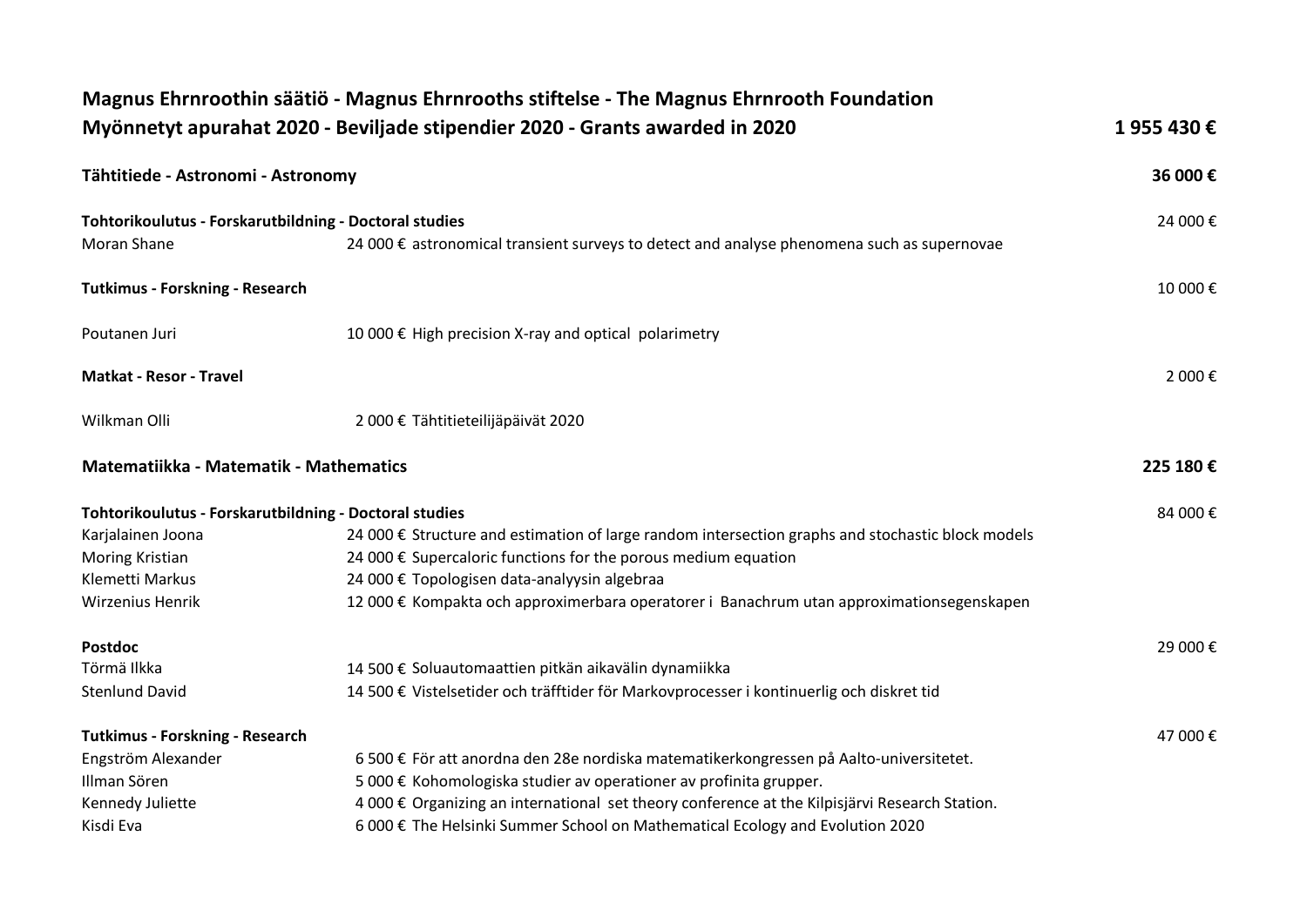| Kuusisto Antti   | 3 000 € 30 Years of Finite Model Theory in Finland - tieteellisen kokouksen järjestäminen            |
|------------------|------------------------------------------------------------------------------------------------------|
| Sottinen Tommi   | 10 500 € Stokastiikan ja tilastotieteen 40. kesäkoulun järjestäminen                                 |
| Stenberg Rolf    | 5 000 € Nordisk konferens i linjär algebra En tvådagars work-shop i linjär algebra.                  |
| Viitasaari Lauri | 7 000 € Statistical Days 2020 - Celebrating the 100th Anniversary of the Finnish Statistical Society |

#### **Matkat - Resor - Travel** 65 180 €

| <b>Gyllenberg Mats</b>  | 14 000 € Resor för forskargruppen. Oändligtdimensionella dynamiska system inom populations dynamik.    |
|-------------------------|--------------------------------------------------------------------------------------------------------|
| Hans-Olav Tylli         | 8 500 € Organisering av sessionen Operator Theory and Analytic Function Spaces i kongressen NCM28      |
| Heittokangas Janne      | 2 000 € Arvojenjakautumisteoriaa kompleksisten differentiaaliyhtälöiden ratkaisuille                   |
| Holmlund-Hampf Jeanette | 800 € Deltagande i matematikbiennalen 2020 med fokus på elever med särskild begåvning i matematik.     |
| Holopainen Ilkka        | 2 500 € Nonlinear geometric PDEs on Riemannian manifolds                                               |
| Humaloja Jukka-Pekka    | 2 000 € Säätösuunnittelu semilineaarisille osittaisdifferentiaaliyhtälömalleille                       |
| Ivarsson Björn          | 6 500 € Understöd av "Complex Analysis and Geometry" under den nordiska matematikkongressen 2020.      |
| Ivarsson Björn          | 1 000 € Unipotent faktorisering av holomorfa avbildningar till matrisgrupper                           |
| Jakobsson Laura         | 1 500 € Cellular resolutions and powers of ideals coming from varieties.                               |
| Jarkko Peltomäki        | 1 000 € Matka-apuraha Mons Theoretical Computer Science Days -konferenssiin syyskuussa 2020            |
| Joki Kaisa              | 1 500 € Tutkimusvierailu Ballaratin yliopistoon Australiaan                                            |
| Junnila Ville           | 1 900 € Locating objects in sensor networks                                                            |
| Korsbäck Tanja          | 800 € Deltagande i matematik biennalen i Växjö, Sverige                                                |
| Kurula Mikael           | 2 925 € Presentation i specialsessioner vid tre konferenser                                            |
| Laaksonen Mikael        | 500 € SIAM Conference on Uncertainty Quantification (UQ20)                                             |
| Lempa Jukka             | 1 355 € Tutkimusvierailu Bielefeldin yliopiston matemaattisen taloustieteen keskukseen Saksaan         |
| Matala-aho Tapani       | 2 000 € Transcendental number theory and Diophantine approximations                                    |
| Miihkinen Santeri       | 2 500 € Tutkimusvierailu Chalmersin teknilliseen korkeakouluun ja ACOTCA 2020 kokous                   |
| Nieminen Pekka          | 1 060 € Kokousmatka Thessalonikiin                                                                     |
| Palojärvi Neea          | 800 € Matka-apuraha kesäkouluun: Hausdorff School: "The Circle Method"                                 |
| Parkkonen Jouni         | 1 000 € Rationaalisten pisteiden huono arviointi                                                       |
| Pekonen Osmo            | 1 000 € European Congress of Mathematics -tapahtumaan Sloveniassa 5.-11. heinäkuuta 2020               |
| Saarela Mirka           | 2 000 € Explainable Artificial Intelligence Research Visit                                             |
| Salminen Paavo          | 1 220 € EIMI Semester Program on New trends in Mathematical Stochastics, St Petersburg, forskarbesöket |
|                         | av prof. Pierre Vallois, Univ. Lorraine, till Åbo                                                      |
| <b>Staffans Olof</b>    | 1 220 € Resestipendium till IWOTA 2020                                                                 |
| Tapiola Olli            | 1 100 € "11th International Conference on Harmonic Analysis and Partial Differential Equations"        |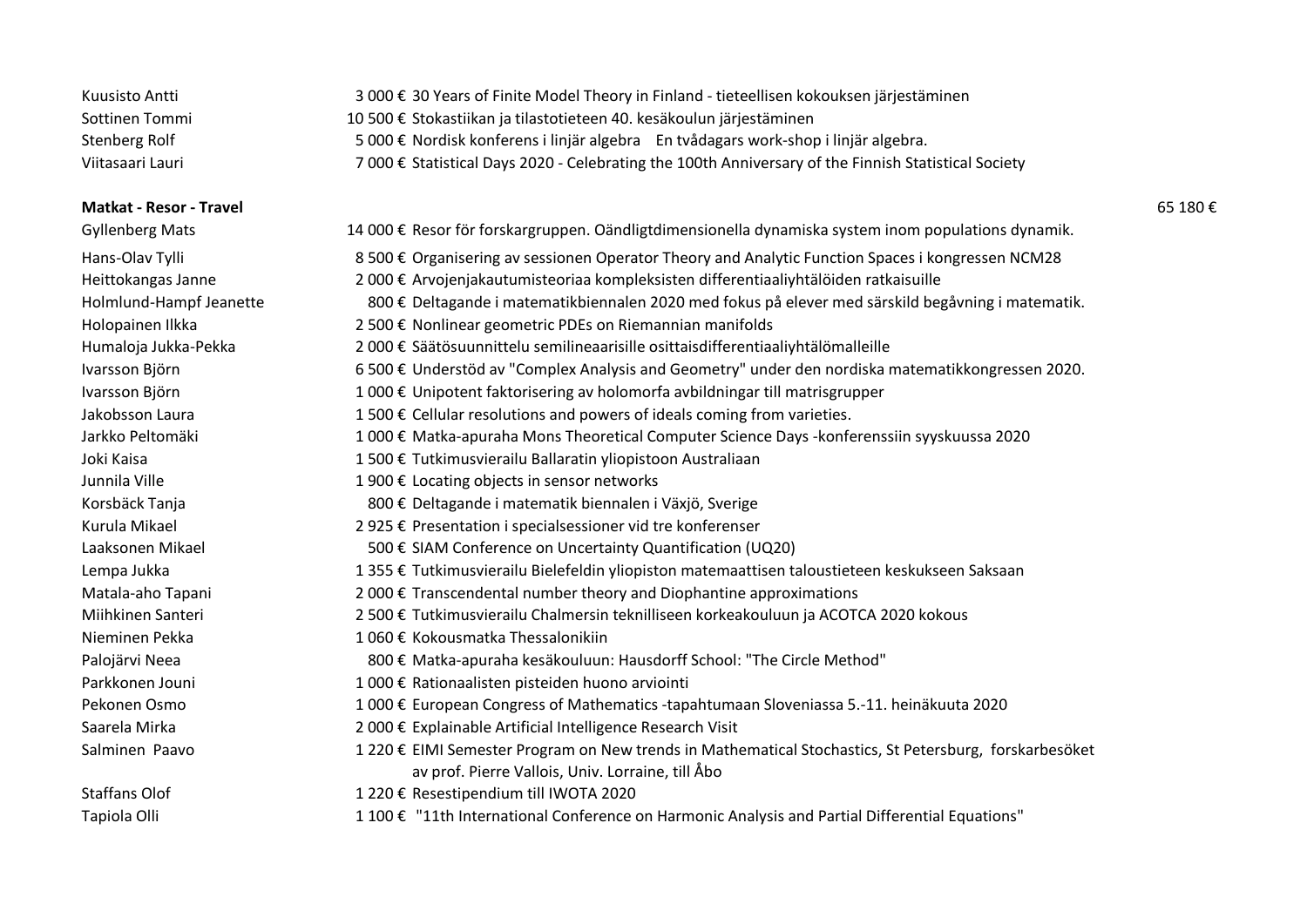# **Fysiikka - Fysik - Physics 551 200 €**

| Tohtorikoulutus - Forskarutbildning - Doctoral studies |                                                                                                              | 408 000€ |
|--------------------------------------------------------|--------------------------------------------------------------------------------------------------------------|----------|
| <b>Bharthuar Shudhashil</b>                            | 24 000 € Tests of timing and position sensitive detectors for CMS experiment at the Large Hadron Collider.   |          |
| Dahl Jani                                              | 24 000 € Primordial gravitational waves from shocks and turbulence                                           |          |
| Hiekkamäki Markus                                      | 24 000 € Advanced manipulation of transverse-spatially structured photons                                    |          |
| Huhtinen Kukka-Emilia                                  | 24 000 € Properties of the normal state in flat band systems                                                 |          |
| Kangasaho Vilma                                        | 24 000 € Globaalin metaanitaseen (CH4) mallintaminen ilmakehän inversiomallinnuksella                        |          |
| Kansanen Kalle                                         | 24 000 € Avointen kvanttisysteemien teoria valon ja aineen vahvassa kytkennässä                              |          |
| Koskivaara Olli                                        | 24 000 € Koherentit kvanttiefektit varhaisessa maailmankaikkeudessa                                          |          |
| Löytäinen Topi                                         | 24 000 € Diffractive and semi-inclusive QCD processes in ultra-peripheral nuclear collisions at the LHC      |          |
| Martikainen Laura                                      | 24 000 € Hiukkasryöppyjen tuotanto CMS-kokeessa                                                              |          |
| Oinonen Niko                                           | 24 000 € Atomivoimamikroskooppikuvien tulkitseminen koneoppimisen avulla                                     |          |
| Rytky Santeri                                          | 24 000 € Uusia koneoppimismenetelmiä polven, lonkan ja sormien nivelrikon lääketieteelliseen kuvantamiseen   |          |
| Saarimäki Oskari                                       | 24 000 € Dijettien massan muutokset raskasionitörmäyksissä ALICE-kokeen mittauksiin perustuen                |          |
| Sassi Sebastian                                        | 24 000 € Dark matter and materials in next generation detectors                                              |          |
| Siltanen Olli                                          | 24 000 € Decoherence and reservoir engineering in linear optical systems                                     |          |
| Statnaia Irina                                         | 24 000 € Understanding and improving sub-seasonal weather forecasts in Northern Hemisphere winter            |          |
| Venkatesan Niyati Anindita                             | 24 000 € Phase Transition Dynamics in Electroweak Baryogenesis                                               |          |
| Yoon Jong-Hyun                                         | 24 000 € A comprehensive dark matter search: from indirect signatures to LHC production                      |          |
| <b>Postdoc</b>                                         |                                                                                                              | 72 500€  |
| Levämäki Henrik                                        | 29 000 € Modeling high-entropy alloys using large-scale density functional theory                            |          |
| <b>Tomberg Eemeli</b>                                  | 14 500 € Improving the theoretical predictions of cosmic inflation                                           |          |
| Tsapenko Alexey                                        | 29 000 € Aerosol-assisted patterned doping of carbon nanotube films for efficient and stable optoelectronics |          |
| <b>Tutkimus - Forskning - Research</b>                 |                                                                                                              | 19 500€  |
| Bes René                                               | 4 000 € X-ray Absorption Spectroscopy for Radiation Safety Research                                          |          |
| Djurabekova Flyura                                     | 4 000 € Group travel grant in connection to Development of Materials in Extreme Environments                 |          |
| Jokela Niko                                            | 2 500 € Teoreettisen hiukkas- ja astrofysiikan konferenssin järjestäminen                                    |          |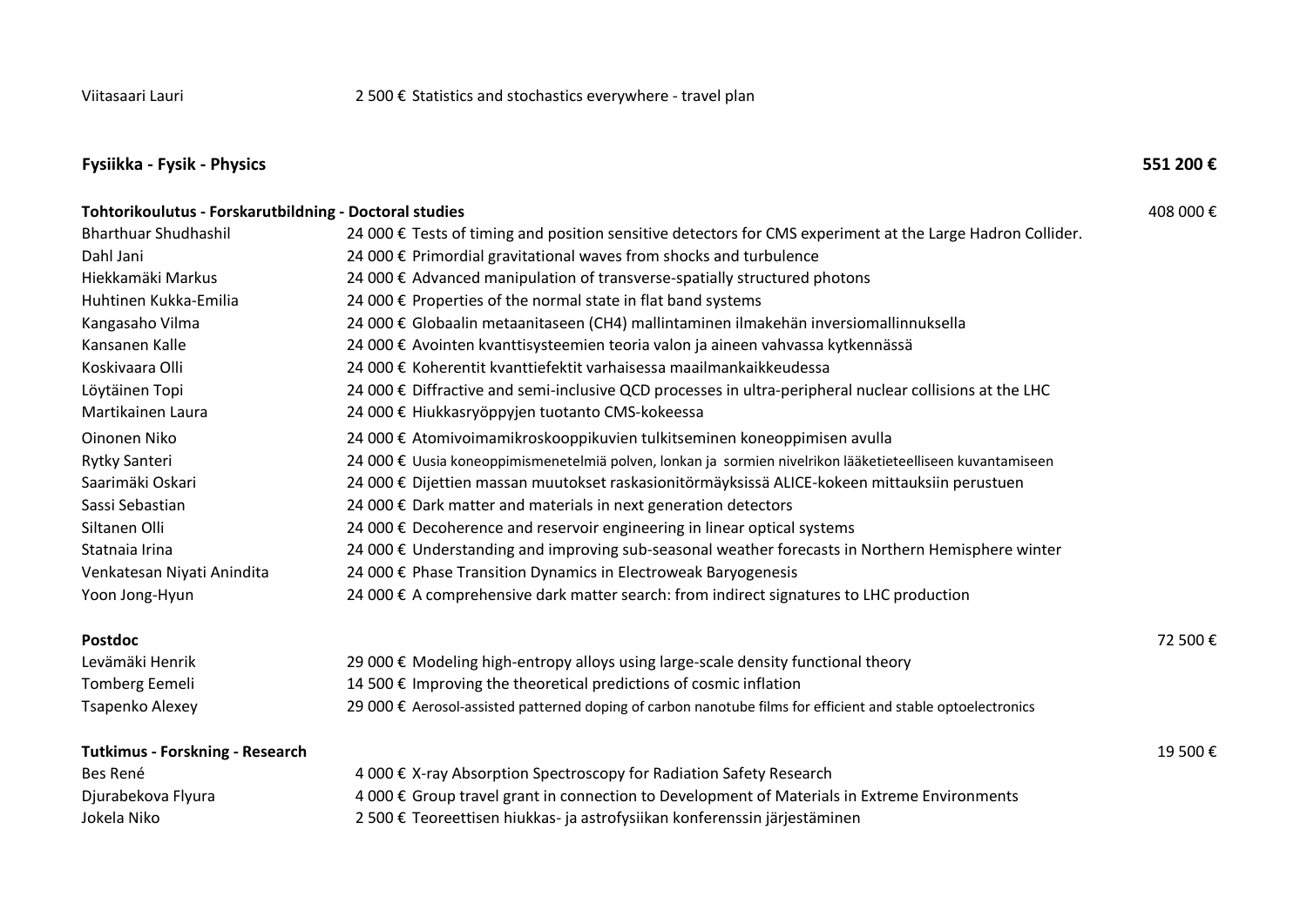| Piilo Jyrki      | 2 500 € Non-Markovian Quantum Dynamics and Complex Systems                                             |
|------------------|--------------------------------------------------------------------------------------------------------|
| Tuominiemi Jorma | 4 000 € Suomalaisen kokeellisen hiukkafysiikan historiikki                                             |
| Tureanu Anca     | 2 500 € Intrinsic quantum coherence and CPT violation in the quantum field theory of massive neutrinos |

#### **Matkat - Resor - Travel** 51 200 €

| Ala-Lahti Matti             | 2 300 € Osallistuminen Amerikan geofysikaalisen yhdistyksen kokoontumiseen San Franciscossa syksyllä 2020     |
|-----------------------------|---------------------------------------------------------------------------------------------------------------|
| <b>Bharthuar Shudhashil</b> | 1 500 € Radiation hardness and Quality Assurance tests of timing and position sensitive detectors for CMS     |
| <b>Chaichian Masud</b>      | 2 500 € Quantum field theoretical models for CPT violation                                                    |
| <b>Ekblom Madeleine</b>     | 2 300 € Forskningsvistelse på ECMWF, Reading, Storbritannien                                                  |
| <b>Grandin Maxime</b>       | 1 200 € Magnetosphere-ionosphere-atmosphere couplings through auroral precipitation in Vlasiator simulations  |
| Hoyer Paul                  | 4 000 € Konferenser och forskningsbesok                                                                       |
| Isokääntä Sini              | 1 700 € Lähdealueen vaikutus ilmamassan kokemaan sateeseen                                                    |
| Jokinen Tuija               | 3 500 € Massaspektrometrien vertailumittaus-työpaja                                                           |
| Kajantie Keijo              | 2 000 € Klassiset Yeang-Mills-kentät                                                                          |
| Kalliokoski Milla           | 1 200 € Osallistuminen JpGU-AGU Joint Meeting 2020 - konferenssiin Japanissa                                  |
| Kassamakov Ivan             | 1 900 € Photonic Nanojet Interferometry                                                                       |
| Keller Levi                 | 1 300 € Travel for collaboration on GW embedding implementation                                               |
| <b>Kim Minsuk</b>           | 1 000 € Participation in the JetMET workshop and ICHEP 2020 conference                                        |
| Kirschenmann Henning        | 2 000 € Winter conference and CMS week early 2021                                                             |
| Kirschenmann Stefanie       | 2 000 € Participation in the ECMP 2020 and several research visits to CERN                                    |
| Lankinen Juho               | 1 200 € Konferenssimatka Ranskaan - Progress on Old and New Themes in cosmology                               |
| Lindén Tomas                | 1 000 € För deltagandet i konferensen ACAT 2020 och WLCG/HSF workshopen 2020                                  |
| Liski Anna                  | 1700 € Maximizing efficiency of rate-equation simulations.                                                    |
| Lotti Mikko                 | 1 400 € Tutkimusvierailu Euroopan hiukkasfysiikan tutkimuskeskukseen CERNiin                                  |
| Miinalainen Tuuli           | 1 500 € Matka-apuraha European Geosciences Union (EGU) 2020 konferenssimatkaa varten                          |
| Moreau Juulia-Gabrielle     | 2 300 € Hyper-velocity impacts on rubble-pile asteroids: Recording high pressure shock metamorphism           |
| Pomoell Jens                | 1 500 € Medel för att delta i konferensen ASTRONUM-2020 till vilken jag blivit inbjuden som talare            |
| Riska Dan-Olof              | 2 600 € American Physical Society Spring Meeting 18-22.4.2020.                                                |
| Tuominen Eija               | 1 500 € Promoting diversity in physics in international collaboration                                         |
| Vattulainen Ilpo            | 3 000 € Solukalvojen kautta tapahtuvan viestinnän fysiikka: tutkimusvierailu Heidelbergin yliopistoon         |
| Veber Alexander             | 1 400 € Participation in SPIE Photonics Europe 2020 conferences                                               |
| Vuoriheimo Tomi             | 1 700 € Vacancy production and deuterium trapping in tungsten by deuterium ions with fusion-relevant energies |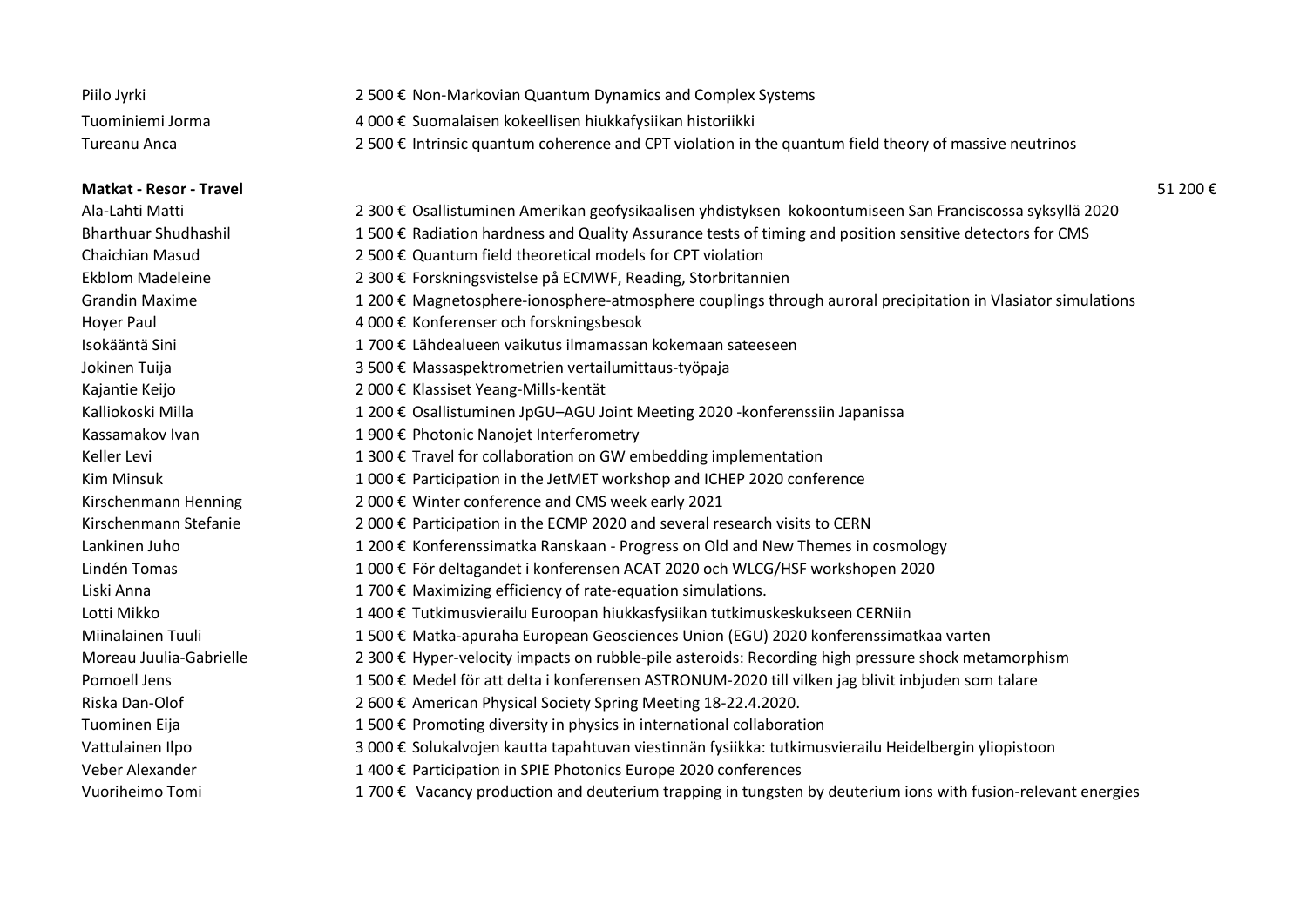## **Kemia - Kemi - Chemistry 397 000 €**

| Tohtorikoulutus - Forskarutbildning - Doctoral studies |                                                                                                                     | 246 000€ |
|--------------------------------------------------------|---------------------------------------------------------------------------------------------------------------------|----------|
| Ahmed -                                                | 24 000 € To develop and evaluate biohybrids from novel bio-based nanomaterials                                      |          |
| Eronen Aleksi                                          | 24 000 € Aminohappojen hyödyntäminen kemiallisissa synteeseissä                                                     |          |
| Hakkola Salla                                          | 24 000 € Bioaktiiviset yhdisteet kaurassa ja suoliston terveydessä                                                  |          |
| Haluska Ondrej                                         | 24 000 € Plant-based nanostructured silicon carbide as a material for fission and fusion reactors                   |          |
| Heikinheimo Annakaisa                                  | 12 000 € Synthesis and applications of substituted pyrrolidin-3-ones                                                |          |
| Koppolu Rajesh                                         | 18 000 € Processability of Nanocellulose-based Biodegradable Barrier Coatings for Food Packaging                    |          |
| Lassfolk Robert                                        | 24 000 € Acyl group migration in mono-, oligo- and polysaccharides                                                  |          |
| Mahmood Atif                                           | 24 000 € Molecular Dynamics Simulations of Molecular Spectroscopic and Thermodynamic Properties                     |          |
| Malinen Kiia                                           | 24 000 € Plasmonic nanocatalysis with bimetallic nanoparticles for selective molecular transformations              |          |
| Medina Ananias                                         | 24 000 € Utveckling av ny reaktorteknologi för gas-vätskeprocesser                                                  |          |
| <b>Ouvinen Tuomo</b>                                   | 24 000 € Biohajoavat virtalähteet - biomimeettinen lähestymiestapa                                                  |          |
| <b>Postdoc</b>                                         |                                                                                                                     | 58 000€  |
| Espinosa-Dominguez Sergio-Ulises                       | 29 000 € Experimental and computational studies on cationic polythiophenes with hydrogen-bonding donor capabilities |          |
| Tatikonda Rajendhraprasad                              | 29 000 € Mixed metal complexes for the reduction of carbon dioxide into fuels and tunable photoluminescence         |          |
| <b>Tutkimus - Forskning - Research</b>                 |                                                                                                                     | 53 000€  |
| Borghei Maryam                                         | 10 000 € Nanostructured carbon from biomass as electrode material for rechargeable metal-air batteries              |          |
| Lahtinen Manu                                          | 20 000 € Hiilidioksidin ilmasta talteenotto amiini-funktionalisoiduilla metalliorgaanisilla verkkorakenteilla       |          |
| Tenhu Heikki                                           | 15 000 € SELF-ASSEMBLED POLYMER NANOPARTICLES                                                                       |          |
| Toppari Jussi                                          | 8 000 € The 30th Jyväskylä Summer School -kesäkoulun opettajien matka- ja majoituskulut                             |          |
| <b>Matkat - Resor - Travel</b>                         |                                                                                                                     | 20 000€  |
| Aikonen Santeri                                        | 1 600 € Enantioselektiivisten ligandien kehittäminen laskennallisin menetelmin kultakatalyysiin.                    |          |
| Arto Liljeblad                                         | 1 500 € Kemian lukio-opetuksessa käytettävien oppimateriaalien kehittäminen                                         |          |
| Kulomäki Suvi                                          | 1 500 € Matka-apuraha 10th Nordic Conference on Plasma Spectrochemistry -konferenssiin                              |          |
| Lagerquist Lucas                                       | 1 500 € Structural Characterization and Modifications of Novel Lignins Isolated from Biorefineries                  |          |
| Leskelä Markku                                         | 2 000 € Osallistuminen ALD2020 konferenssiin Belgiassa                                                              |          |
| Lindberg Daniel                                        | 1 700 € "11th International Conference on Molten slag, fluxes and salts" (Molten 2020) i Seoul                      |          |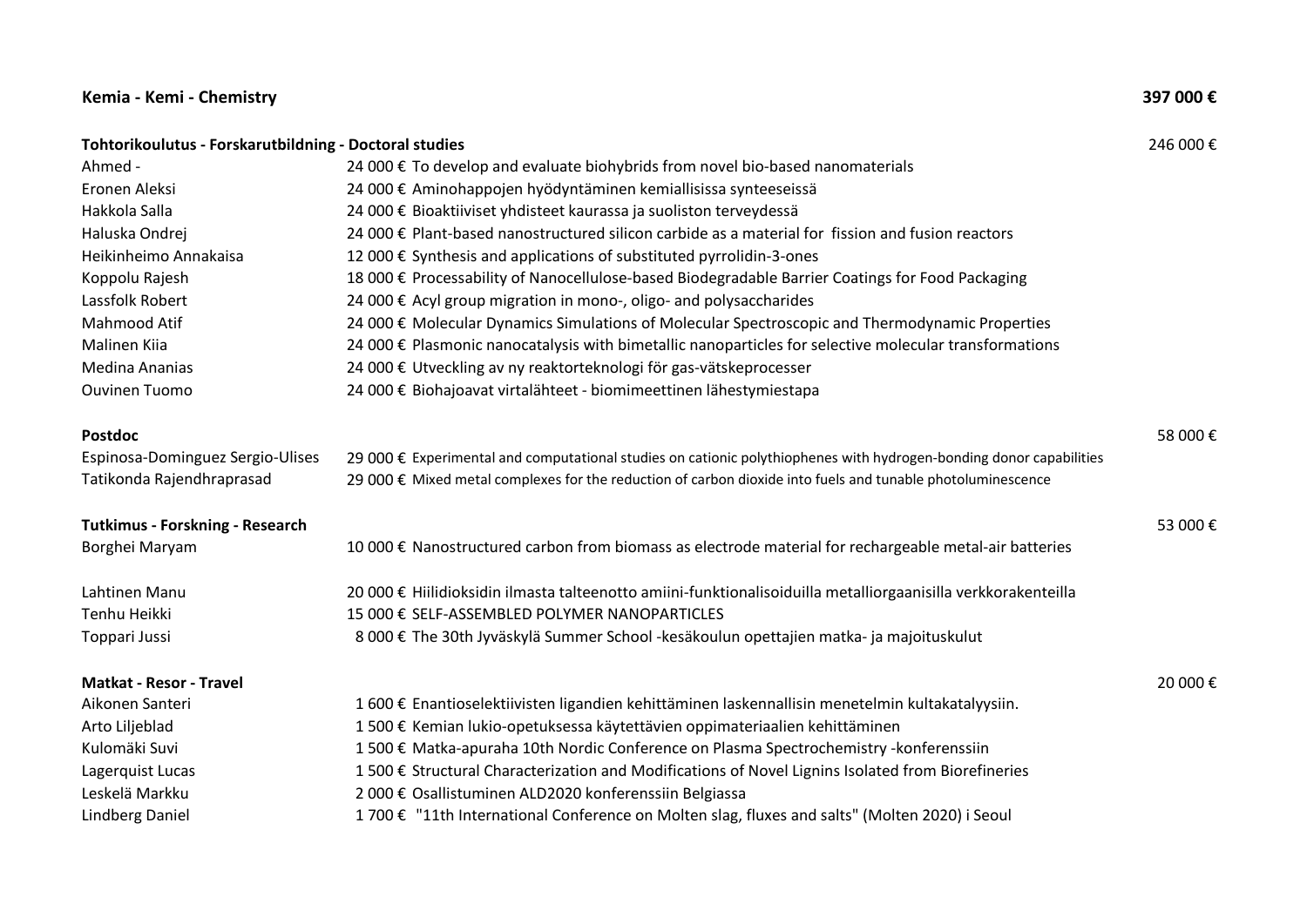| Mailman Aaron      | 1500 € Conductivity and Magnetism in Functional Organic Radicals                                      |
|--------------------|-------------------------------------------------------------------------------------------------------|
| Miikkulainen Ville | 1 500 € Tutkimusvierailut synkrotroneille                                                             |
| Pyykkö Pekka       | 2 000 € Internationell verksamhet under år 2020                                                       |
| Sundholm Dage      | 2 000 € Kvantmekaniska metoder för simulering av molekylers egenskaper i starka och svaga magnetfält. |
| Tolvanen Pasi      | 1 700 € Glycerol Valorization into Epichlorohydrins - From Gas-Liquid to Gas-Liquid-Solid Reaction    |
| Yrjas Patrik       | 1500 € Konferensresor                                                                                 |

## **Lääketieteellinen kemia - Medicinsk kemi - Medical chemistry 551 500 €**

## **Tohtorikoulutus - Forskarutbildning - Doctoral studies** 222 200 €

| Ahonen Maria               | 24 000 € Rasvakudoksen mikro-RNA-säätely ja sen yhteys syöpään ja metaboliseen oireyhtymään                |
|----------------------------|------------------------------------------------------------------------------------------------------------|
| Fellman Vineta             | 18 000 € Coenzym Qs roll i sjukdomsmekanismen vid funktionsbrist i andningskedjans komplex III             |
| Gudmundsson Sigurdur       | 12 000 € Dissecting the early stages of autophagosome biogenesis                                           |
| Heino Sarika               | 24 000 € Paksusuolen syövän kantasolujen signalointi                                                       |
| Johansson Niklas           | 12 000 € Novel membrane pyrophosphatase inhibitors against pathogenic protozoan parasites                  |
| Marmyleva Anastasiia       | 12 000 € Transmethylation as a mechanism for tissue-specificity in mitochondrial disease                   |
| Mattila Orvokki            | 8 000 € N-terminal proteolytic processing of G protein-coupled receptor 37                                 |
| Modi Mayank                | 12 000 € Role of cytoskeletal vimentin filaments as mechanosensors in wound healing homeostasis            |
| Möuts Anna                 | 7 200 € För slutförandet av doktorsstudier.                                                                |
| Parantainen Jukka Taneli   | 6 000 € Metabolinen endotoksemia nivelen tulehduksen ja kardiovaskulaarisairauksien patogeneesissä         |
| Poonthuruthikudy Venu Arun | 12 000 € Vimentin cytoskeletal protein influences the migration direction of cells during wound healing.   |
| Potdar Dipti Swapnil       | 24 000 € Drug delivery systems studied with molecular dynamics simulations of lipid bilayer-gold models.   |
| Ranta Noora                | 3 000 € Proproteiinikonvertaasi FURIN immuunivälitteisten tautien biomarkkerina                            |
| <b>Tamirat Mahlet</b>      | 12 000 € Structural characterization of oncogenic EGFR kinase mutations                                    |
| Åstrand Mia                | 24 000 € Struktur-funktionsbestämning av virulensfaktorer involverade i svårbehandlade bakterieinfektioner |
| Özliseli Ezgi              | 12 000 € 3D printed biofunctional scaffolds integrated with nanoparticle aided drug delivery               |

| <b>Postdoc</b>        |                                                                                   | 45 700 € |
|-----------------------|-----------------------------------------------------------------------------------|----------|
| Giedraityte Zivile    | 14 500 € Uusi immunoterapianhoito munasarjasyövässä                               |          |
| Jahan Farhana         | 2 200 € Novel chimeric antigen receptors (CARs) for cancer immunotherapy          |          |
| Kontturi Leena-Stiina | 14 500 € Endoplasmisen kalvoston merkitys dendriittisten okasten yksilöitymisessä |          |
| Takahashi Kohta       | 14 500 € Regulation of LDL-cholesterol recycling to the plasma membrane           |          |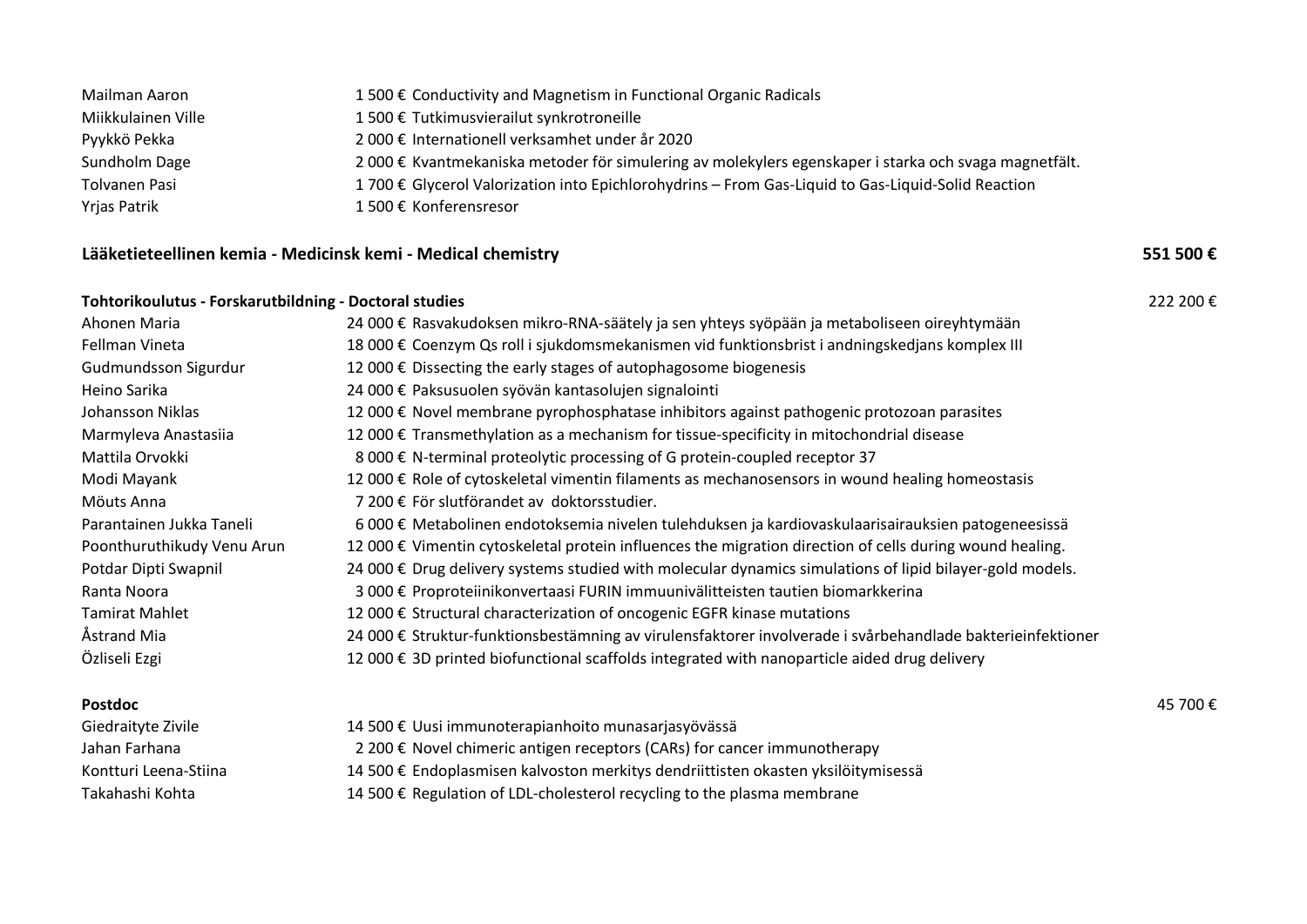| <b>Tutkimus - Forskning - Research</b> |                                                                                                            | 242 500€ |
|----------------------------------------|------------------------------------------------------------------------------------------------------------|----------|
| Eriksson-Rosenberg Ove                 | 10 000 € Biochemical mechanism of the mitochondrial tumor suppressor protein LACTB                         |          |
| Grönholm Mikaela                       | 10 000 € Forskning om T-cellmigration i tumörer                                                            |          |
| <b>Guenther Carla</b>                  | 4 500 € Investigating the mechanical regulation of immune cells                                            |          |
| Holmberg-Still Carina                  | 5 000 € Regleringsmekanismer för att avläsa och svara på proteasomal stress i en multicellulär organism    |          |
| Huttunen Kristiina                     | 10 000 € Novel Prodrugs Against Type 3 Diabetes (Alzheimer's Disease)                                      |          |
| Johari Mridul                          | 5 000 € Functional characterization of small muscle protein X (SMPX) gene                                  |          |
| Keinänen Kari                          | 10 000 € AMPA-reseptorin proteiinivuorovaikutukset                                                         |          |
| Kidron Heidi                           | 10 000 € Transport av androgensteroider, derivat och metaboliter                                           |          |
| Koivunen Erkki                         | 15 000 € Punasolu-proteiinien ilmentyminen hypoksisissa kasvainsoluissa                                    |          |
| Kukkonen Jyrki                         | 8 000 € Optiska metoder för läkemedelsutveckling                                                           |          |
| Le Joncour Vadim                       | 5 000 € The transcriptomic and mechanistic signature of glioblastoma invasion                              |          |
| Lindholm Dan                           | 10 000 € Dynamic interaction of USP14 with the molecular chaperone HSC7                                    |          |
| Meinander Annika                       | 5 000 € "Targeting ubiquitin signalling in chronic airway inflammation"                                    |          |
| <b>Naillat Florence</b>                | 5 000 € Effect of Wnt signalling on oocyte growth and first days of an embryo                              |          |
| Nordström Tommy                        | 8 000 € Natrium bikarbonat co-transportörer (NBC); potentiella terapeutiska mål hos glia/gliom stamceller. |          |
| Panula Pertti                          | 15 000 € Receptor mechanisms of vascular factors in brain development                                      |          |
| Rahman Nafis                           | 10 000 € Targeted destruction of follicle stimulating hormone receptor-positive tumor vessel cells         |          |
| Sajantila Antti                        | 8 000 € Levänluhdan ja Kaldämäen vesihautojen muinais-DNA ja isotooppi tutkimus.                           |          |
| Salminen Tiina A.                      | 10 000 € Cracking the code behind sugar-mediated Siglec interactions in cancer and inflammation            |          |
| Saris Per                              | 5 000 € Utveckling av B12 innehållande öl riktat åt vegetarianer och veganer                               |          |
| Sharma Vivek                           | 15 000 € Long-range electron proton coupling in respiratory complex I                                      |          |
| Siljander Pia Riitta-Maria             | 10 000 € Verihiutaleiden solunulkoisten vesikkelien välittämät mekanismit terapiassa ja syövässä           |          |
| Slotte Johan Peter                     | 10 000 € Ceramiders roll vid regleringen av membraners laterala struktur                                   |          |
| Somerharju Pentti                      | 4 000 € Phospholipases Catalyzing the First Step in Head Group Remodeling of Glycerophospholipids          |          |
| Törnquist Kid                          | 5 000 € Kalcium-beroende reglering av sköldkörtelspecifika protein.                                        |          |
| Vaheri Antti                           | 15 000 € Interactions of viromes in arthropods and selected human diseases                                 |          |
| Varjosalo Markku                       | 5 000 € Geenifuusiot ihmisen syövässä Oncofusions                                                          |          |
| Åkerfelt Malin                         | 5 000 € Extracellulärt matrix-inducerad cancerplasticitet och som mål för terapi                           |          |
| Öörni Katariina                        | 5 000 € Voidaanko LDL-hiukkasten laatua parantaa omega-3-rasahappojen avulla                               |          |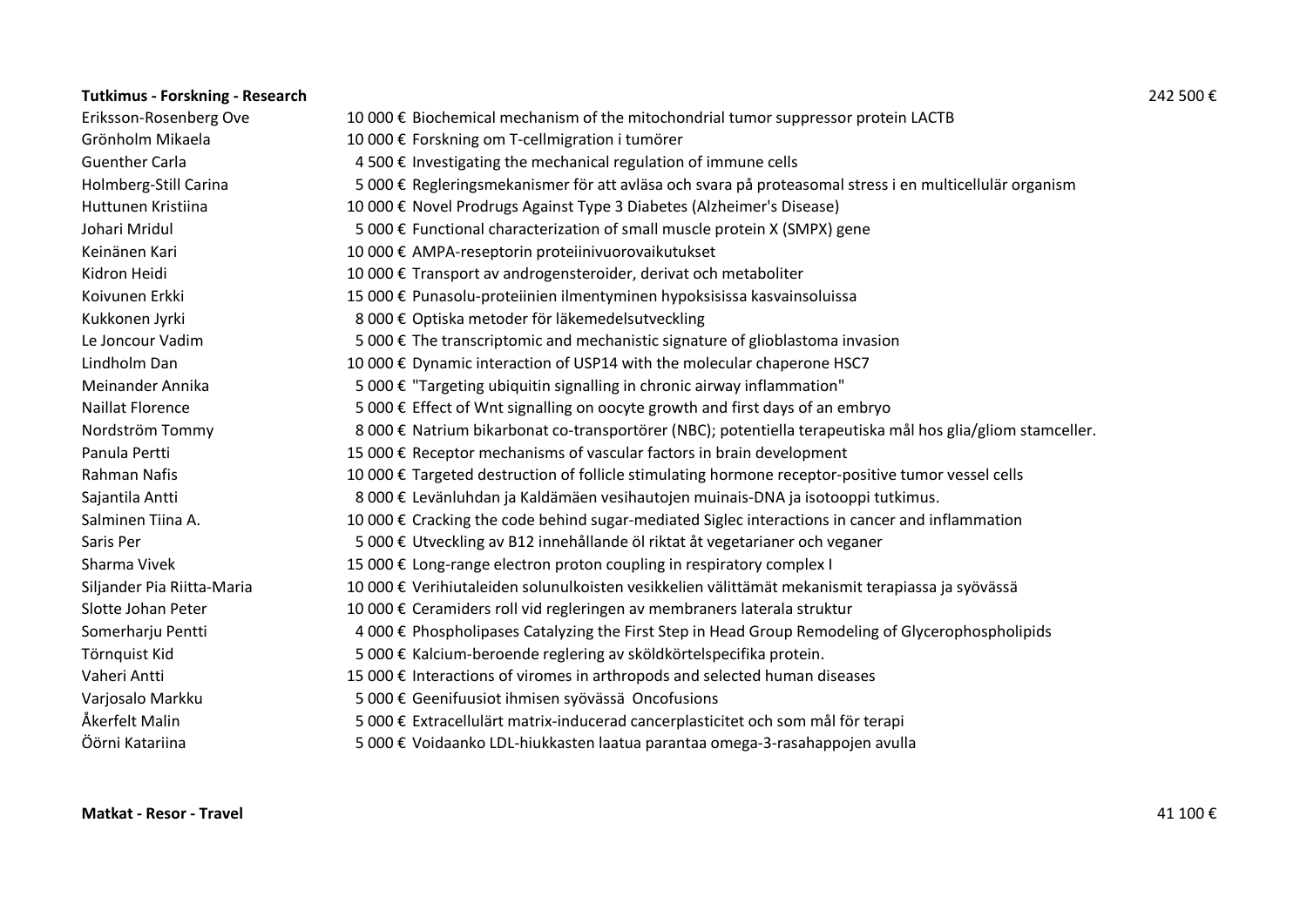| Ahlskog Johanna        | 3 000 € Keystone Symposium "Genomic stability and DNA repair", 20-24.9.2020                            |
|------------------------|--------------------------------------------------------------------------------------------------------|
| <b>Antfolk Daniel</b>  | 1700 € För deltagande i konferensen "Mechanisms of Notch Signaling in Health and Disease"              |
| <b>Backman Anders</b>  | 2 000 € Gordon konferensen A Holistic Approach to Understanding Simple and Complex Sphingolipids       |
| Hackman Peter          | 2 000 € The use of RNAseq in research of Neuromuscular Disorders.                                      |
| Holm Matilda           | 2 000 € Resestipendium för forskningsvistelse utomlands                                                |
| Hotulainen Pirta       | 2 200 € Yhteistyövierailu Queensland Brain Instituutissa Brisbanessa, Australiassa                     |
| Jackson Christopher B. | 2 000 € Mechanisms of cellular stress responses to mitochondrial dysfunction (travel grant)            |
| Jeltsch Michael        | 1 200 € The roles of novel VEGF-C activating proteases in vascular biology                             |
| Jonson Per Harald      | 2 800 € Deltagande i World Muscle Conference 2020 i Halifax, Kanada                                    |
| Kietz Christa          | 1 700 € För deltagandet i EMBO-konferensen "Molecular and Developmental Biology of Drosophila"         |
| Kiuru Paula            | 1 800 € Osallistuminen lääkekemian symposiumiin 26th International Symposium on Medicinal Chemistry    |
| Laitila Jenni          | 1 200 € Uncovering the mechanisms of myosin dysfunction in nemaline myopathy, kongressimatka           |
| Leivonen Suvi-Katri    | 1 000 € Osallistuminen American Association for Cancer Research (AACR) konferenssiin                   |
| Marmyleva Anastasiia   | 1 200 € Transmethylation as a mechanism for tissue-specificity in mitochondrial diseas                 |
| Mattjus Peter          | 2 000 € För deltagandet i konferensen Molecular Medicine of Sphingolipids                              |
| Nyström Joel           | 2 800 € För deltagande i konferensen Gordon Research Seminar and Conference on Intermediate Filaments  |
| Roos-Mattjus Pla       | 2 000 € För vetenskaplig konferens arrangerad av Cell Stress Society International i november 2020     |
| Sengupta Neeta Datta   | 1 000 € Impaired intracellular signaling in human muscle cells with Finnish-specific AKT2 gene variant |
| Sjöqvist Marika        | 4 000 € Forskningsbesök till University of Cambridge                                                   |
| Taberman Helena        | 2 000 € Gordon Research Conference (GRc) for Diffraction Methods in Structural Biology                 |
| Öhman Tiina            | 1 500 € HUPO2020 konferessi                                                                            |

## **Koulut - Skolorna - Schools 35 550 €**

| Opetuksen tukemiseen - Stöd till unervisningen - For teaching support |                                                                                                                                           |  |
|-----------------------------------------------------------------------|-------------------------------------------------------------------------------------------------------------------------------------------|--|
| Aksela Maija                                                          | 15 000 € Teachers' Climate Change Forum (TCCF) 2020 -täydennyskoulutuskurssi                                                              |  |
| Kalle Viherä                                                          | 1 050 € Havaitsevan tähtitieteen NOT-tiedeleirikoulu                                                                                      |  |
| Nevala Sanna                                                          | 10 000 € MAOL syyskoulutuspäivät 2020                                                                                                     |  |
| Salonen Sakari                                                        | 2 200 € Osallistuminen matematiikan opetuksen kansainväliseen kongressiin ICME-14                                                         |  |
| Sunde Britta                                                          | 4 000 € Understöd för TekNatur 2019-2020, en tävling i naturvetenskaper och teknik för att väcka<br>ungdomars intresse för dessa områden. |  |
| Tamminen Eeli                                                         | 2 200 € Osallistuminen 14. Matematiikan kansainväliseen kongressiin (ICME-14)                                                             |  |
| Vähä-Heikkilä Kalle                                                   | 1 100 € Havaitsevan tähtitieteen NOT-tiedeleirikoulu                                                                                      |  |